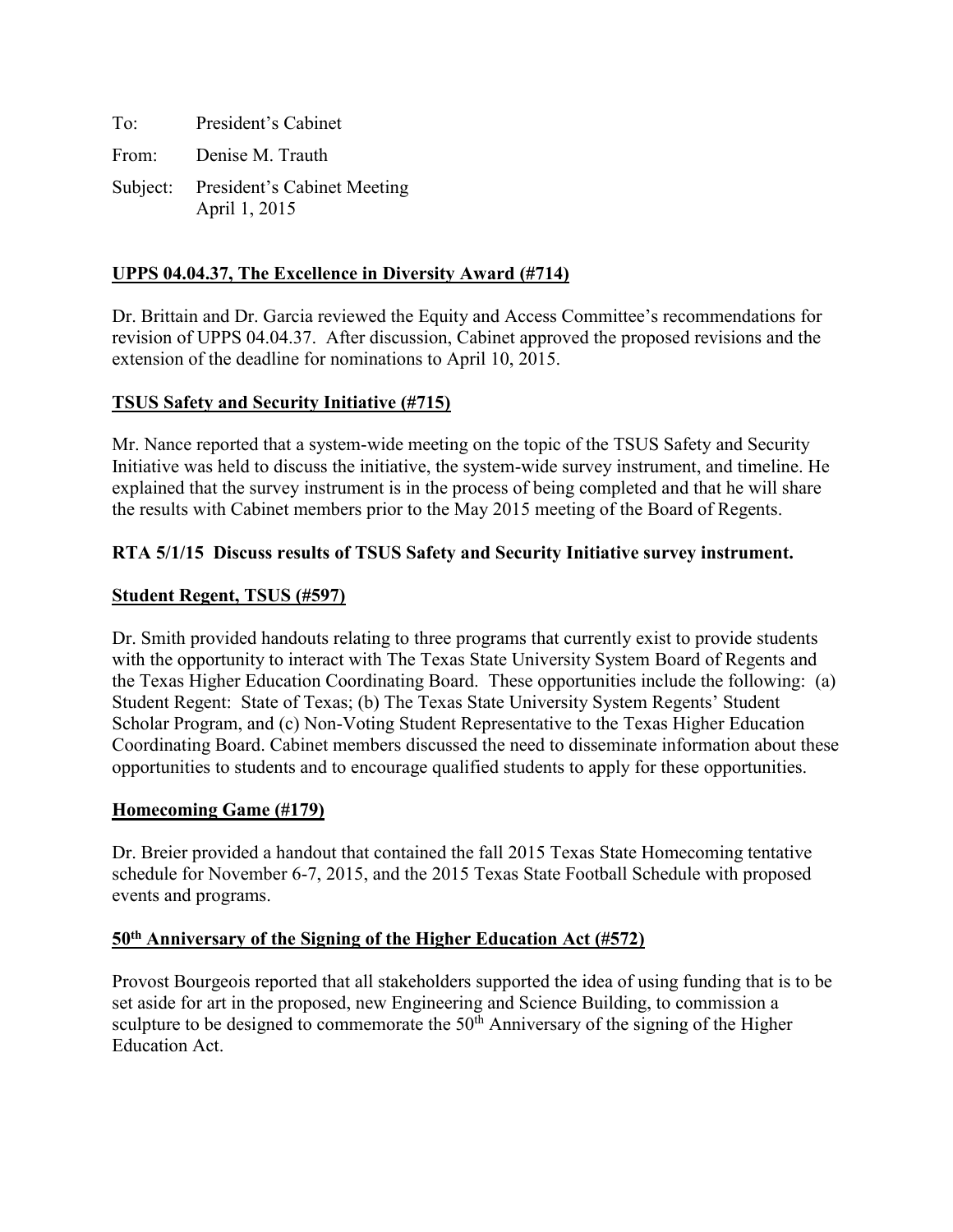### **President's Update (#556)**

President Trauth announced that her trip to Washington, D. C. to meet with legislative members and alumni was successful, that Texas State will host the November 2015 meeting of the Board of Regents, and that there will be a Presidential Reception at the President's house on April 21, 2015, to host a delegation from the European Union.

### **Significant Issues (#01)**

Provost Bourgeois provided a handout that contained information about a Gato Template Redesign project. He explained that the project will provide additional template design options that will be available to all end users.

Provost Bourgeois announced that restricted research expenditures had increased, that the Cats Caravan event in Plano, Texas, was successful, and that the University was working with the San Marcos High School to hold the Project Graduation event on campus.

Dr. Breier asked Cabinet members to send her names of individuals to participate in a feasibility study that is being done by consultants relative to positioning strategies.

Dr. Wyatt announced that on June 1, 2015, modem connection to university servers would be discontinued explaining that most end users were no longer using that connection modality.

Dr. Wyatt reported on the status of planning for the March 31, 2016, Lonesome Dove Gala event that will be held in the Dallas/Fort Worth area.

Dr. Smith announced that a Student Affairs Symposium: Advancing a Culture of Cohesion and Community Trust, will be held on April 23-24, 2015.

Dr. Smith asked that the practice relating to the non-approval by Division Vice-Presidents of Out-of-State-Travel Requests be revisited. She suggested that a better practice would be to allow divisions to maintain the Vice Presidential approval requirement if the division determined that the requirement was helpful in maintaining equity in the use of travel funds within the division. Mr. Nance stated the travel workflow system could be adjusted to make that suggested practice workable. After discussion, Cabinet members agreed to allow a division to decide whether or not to require their Vice President's approval of out-of-state travel requests.

Dr. Teis announced a change in the time of the Oak Farms Dairy Academic Awards Ceremony on April 8, 2015.

Dr. Brittain announced that, in preparation for the May 2015 meeting of the Board of Regents, she will be requesting input from Cabinet members to include in the President's Briefing document.